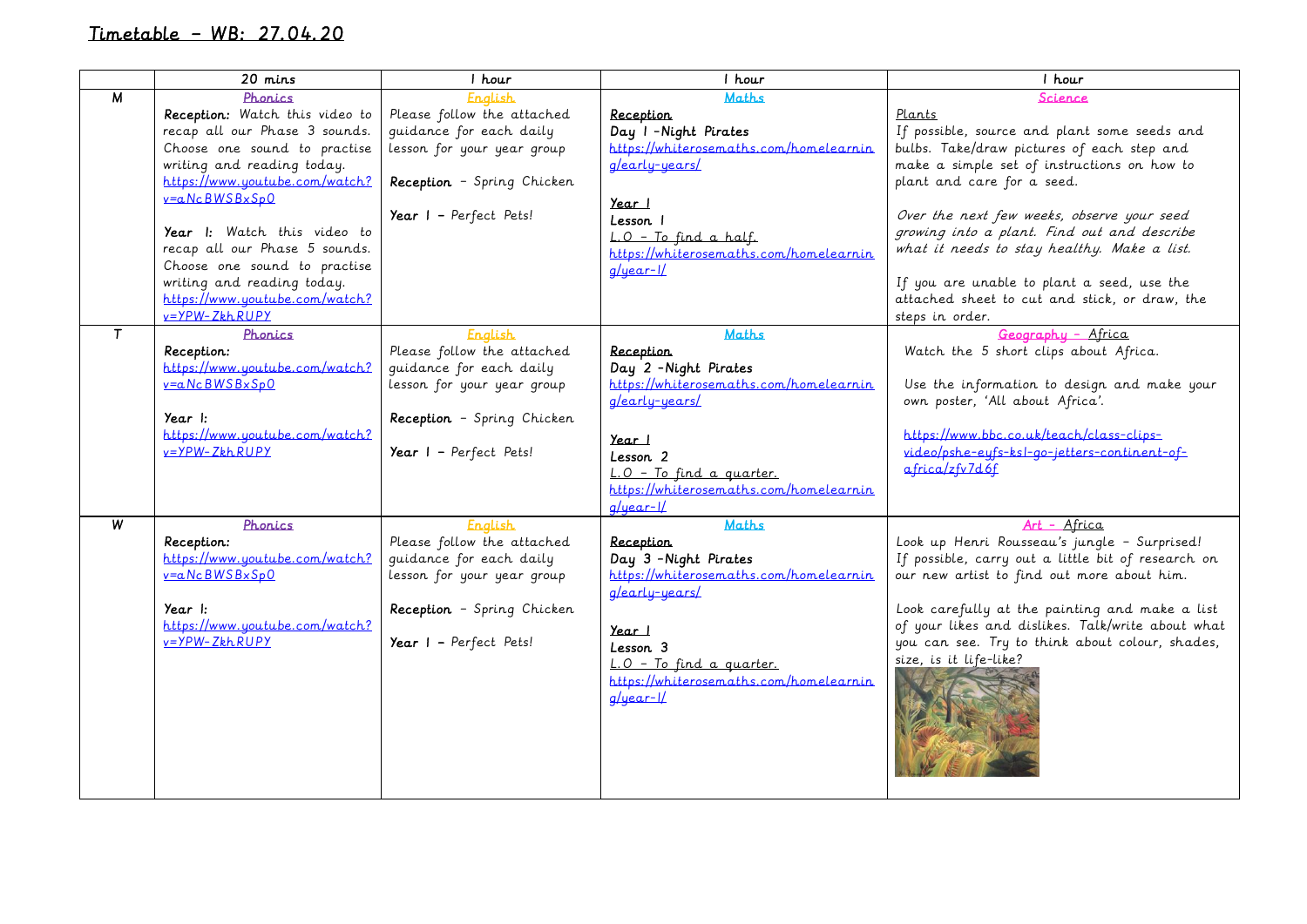| Th | Phonics                        | <b>English</b>             | <b>Maths</b>                           |                                                  |
|----|--------------------------------|----------------------------|----------------------------------------|--------------------------------------------------|
|    | Reception: Watch this video to |                            |                                        | Spread the Word - Passing on messages            |
|    | practise reading our Phase 3   | Please follow the attached | <b>Reception</b>                       | Watch the following video from set time.         |
|    | tricky words. Choose a few of  | guidance for each daily    | Day 4 - Night Pirates                  | https://youtu.be/0PSgoPdKQFQ?t=946               |
|    | the tricky words to practise   | lesson for your year group | https://whiterosemaths.com/homelearnin | -How do you think the women felt?                |
|    | spelling.                      |                            | g/early-years/                         | -What was the message the Angel gave to the      |
|    | https://www.youtube.com/watch? |                            |                                        | women?                                           |
|    | $v = TvMyssfAlxO$              | Reception - Spring Chicken | Year I                                 | -How do you think the eleven disciples felt when |
|    |                                |                            | Lesson 4                               | they heard the news from the women?              |
|    | Year I: Use the spelling list  | Year $I$ - Perfect Pets!   | L.O - To solve problems.               |                                                  |
|    | on dojo to recap reading       |                            | https://whiterosemaths.com/homelearnin | Imagine you are the women. What words do you     |
|    | Phase 4 & 5 tricky words.      |                            | $q$ /year-1/                           | think they used to share the news with the       |
|    | Choose a few of the tricky     |                            |                                        | disciples?                                       |
|    | words to practise spelling.    |                            |                                        | Reception: choose a word/phrase to write in the  |
|    |                                |                            |                                        | middle of your paper. Decorate the page with     |
|    |                                |                            |                                        | relevant pictures.                               |
|    |                                |                            |                                        | Year I: Write a simple diary entry as the        |
|    |                                |                            |                                        | women, which begins with: You will never believe |
|    |                                |                            |                                        | what happened today                              |
| F  | Phonics                        | <b>English</b>             | <b>Maths</b>                           | Computing                                        |
|    | Spelling Test                  |                            |                                        | Watch the following clip on e-safety.            |
|    | Ask a grown up to test you on  | Please follow the attached | <u>Reception</u>                       | $https://www.youtube.com/watch?v=LLWH2KzI$       |
|    | 5-10 words from our spelling   | guidance for each daily    | Day 5 - Night Pirates                  | VDk.                                             |
|    | List.                          | lesson for your year group | https://whiterosemaths.com/homelearnin |                                                  |
|    |                                |                            | g/early-years/                         | Talk to your family about online safety rules.   |
|    |                                |                            |                                        | Together, come up with 5 rules that will help    |
|    |                                | Reception - Spring Chicken | $Year$ $\mid$                          | keep you all safe online. Then write them down   |
|    |                                |                            | Friday Maths Challenge                 | or if possible, type them on your                |
|    |                                | Year $I$ - Perfect Pets!   | https://whiterosemaths.com/homelearnin | laptop/computer/iPad.                            |
|    |                                |                            | $a/uear-1/$                            |                                                  |

Phonics: You can access phonicsplay.co.uk for free. Choose the phase 5 down the left-hand side, choose a game (your child will be familiar with these) and then choose today's sound to practise. There is a tablet friendly version of the site.

Maths: You do not need to log-in to access White Rose Maths. This is the scheme we use in school; therefore, the children are familiar with the programme. They have set a PowerPoint and worksheet for each day. You do not need to print the sheet; you can take ideas from in and just use blank paper/resources around the house. <https://whiterosemaths.com/homelearning/>

PE: Try to do one form of PE each day, even if it just 10 minutes! This could be Joe Wicks PE every morning, yoga, dance, a walk etc. Examples could be:

- Going for a walk
- The Body Coach You Tube channel [here.](https://www.youtube.com/channel/UCAxW1XT0iEJo0TYlRfn6rYQ)
- Cosmic Kids Yoga [https://www.cosmickids.com](https://www.cosmickids.com/)
- Make an obstacle course in your garden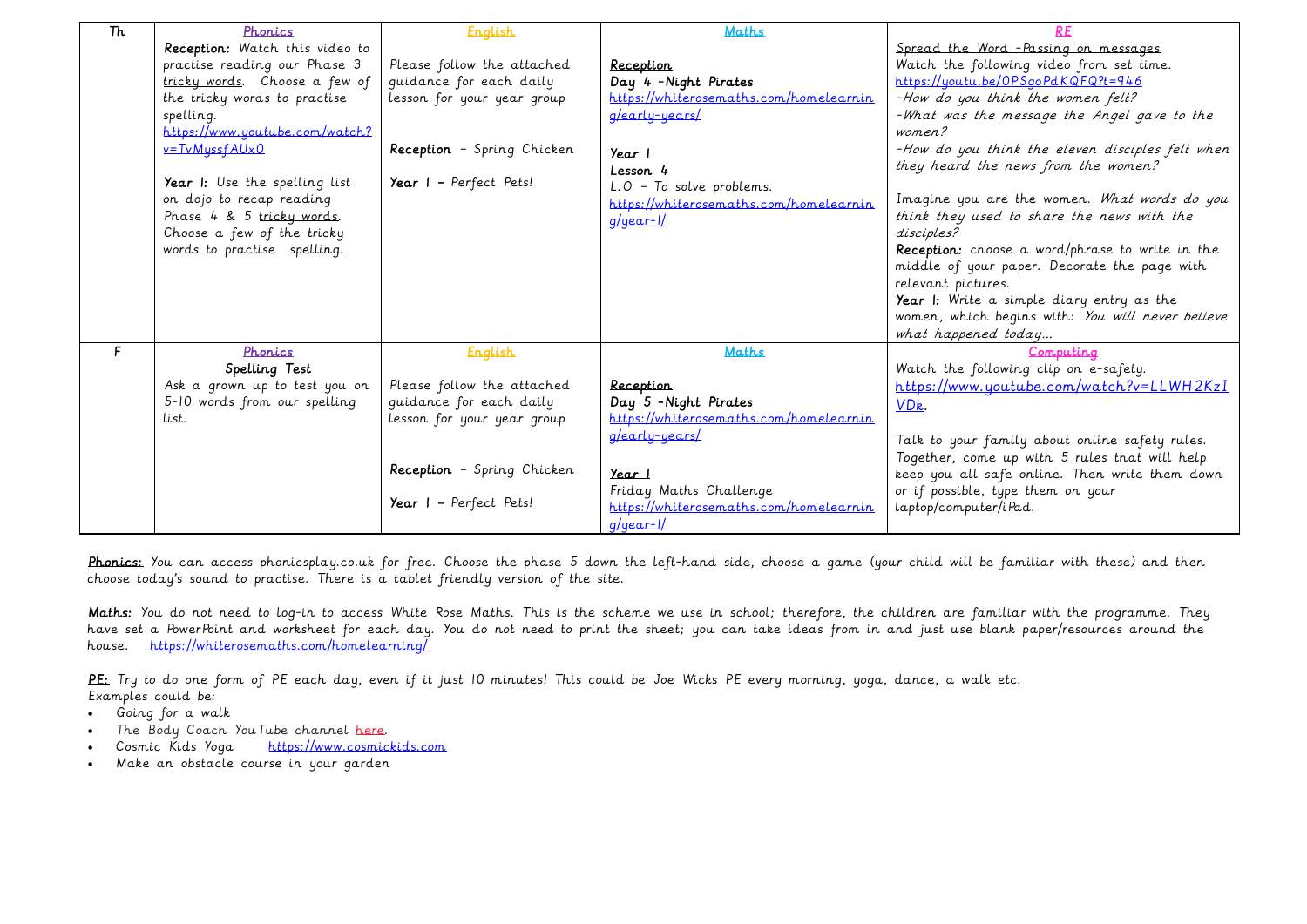## Plant growth sequencing